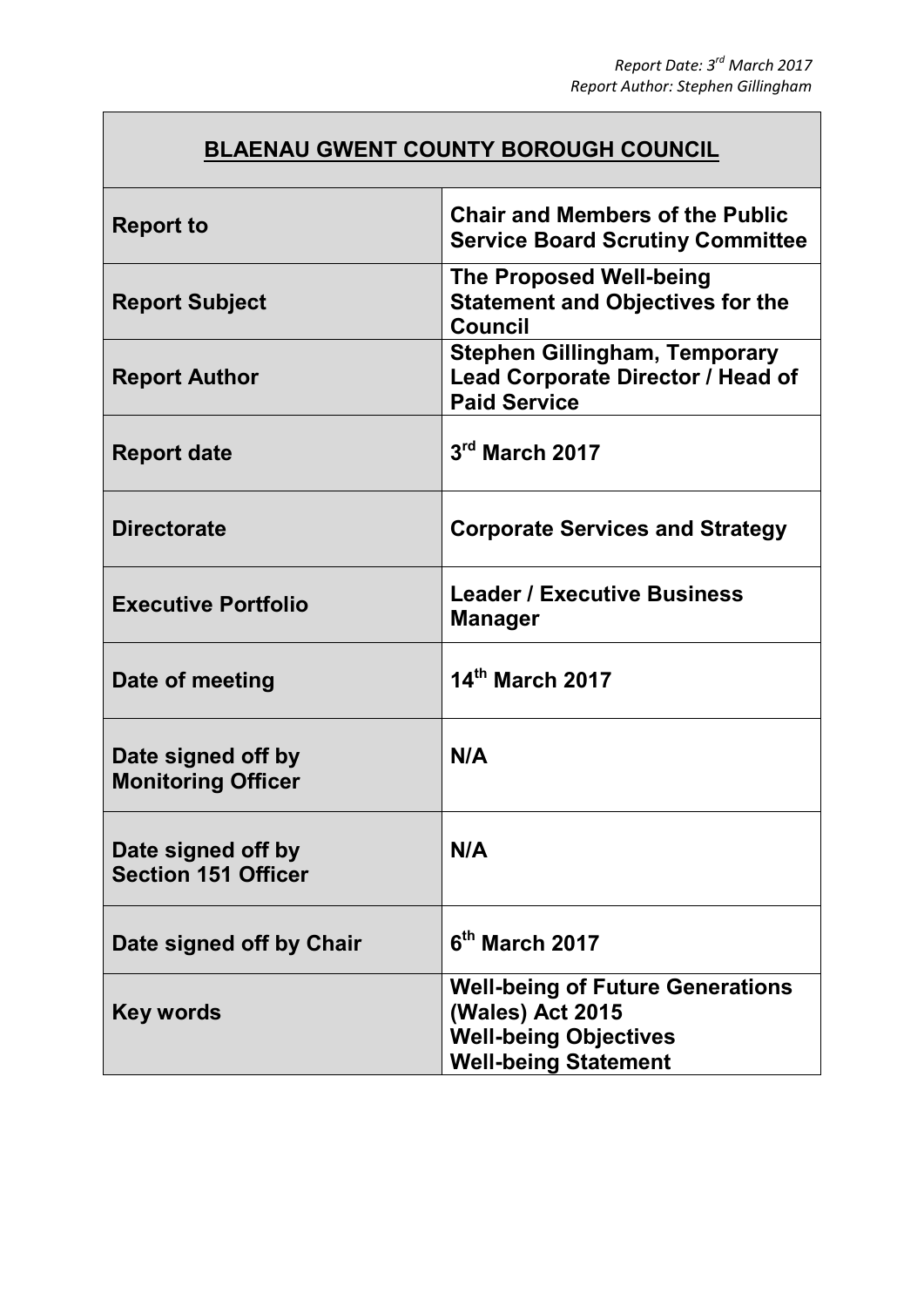## **Report Information Summary**

| 1.               | <b>Purpose of Report</b>                                                                                                              |
|------------------|---------------------------------------------------------------------------------------------------------------------------------------|
| $\overline{1.1}$ | To provide the PSB Scrutiny Committee with the Council's draft                                                                        |
|                  | Well-being Objectives and Statement for consideration.                                                                                |
|                  |                                                                                                                                       |
| 2.               | <b>Scope of the Report</b>                                                                                                            |
| 2.1              | The report presents the draft Well-being Statement and                                                                                |
|                  | Objectives and outlines that the Council has a statutory                                                                              |
|                  | responsibility under the Well-being of Future Generations (Wales)<br>Act to approve and publish these by 31 <sup>st</sup> March 2017. |
|                  |                                                                                                                                       |
| 2.2              | Reference is made for the need to review the Well-being                                                                               |
|                  | Objectives following local government elections and for them to                                                                       |
|                  | be included in the Council's new Corporate Plan.                                                                                      |
|                  |                                                                                                                                       |
| 3.               | <b>Contribution to the National Well-Being Goals - Detail</b>                                                                         |
| 3.1              | attached as Appendix 1<br>The Council's Well-being Objectives and Statement must link to                                              |
|                  | the Well-being Goals. The Objectives have been written to                                                                             |
|                  | support the Goals and all of them have been identified:                                                                               |
|                  | 4 of the Well-being Objectives will work to support a                                                                                 |
|                  | prosperous Wales                                                                                                                      |
|                  | 3 of the Well-being Objectives will work to support a resilient                                                                       |
|                  | <b>Wales</b>                                                                                                                          |
|                  | 4 of the Well-being Objectives will work to support a healthier                                                                       |
|                  | <b>Wales</b>                                                                                                                          |
|                  | 4 of the Well-being Objectives will work to support a more<br>$\bullet$                                                               |
|                  | equal Wales                                                                                                                           |
|                  | 6 of the Well-being Objectives will work to support a Wales of                                                                        |
|                  | cohesive communities.                                                                                                                 |
|                  | 1 of the Well-being Objectives will work to support a Wales of<br>$\bullet$<br>vibrant culture and thriving Welsh language.           |
|                  | 2 of the Well-being Objectives will work to support a globally                                                                        |
|                  | responsible Wales                                                                                                                     |
|                  |                                                                                                                                       |
| 4.               | Recommendation(s) / Endorsement by other groups, e.g.                                                                                 |
|                  | <b>CMT/Committees/Other groups</b>                                                                                                    |
| 4.1              | Wider CMT have endorsed the Well-being Objectives and                                                                                 |
|                  | Statement to be presented for consideration by the PSB Scrutiny                                                                       |
|                  | Committee and Executive Committee prior to approval at Council                                                                        |
|                  | on 28 <sup>th</sup> March 2017.                                                                                                       |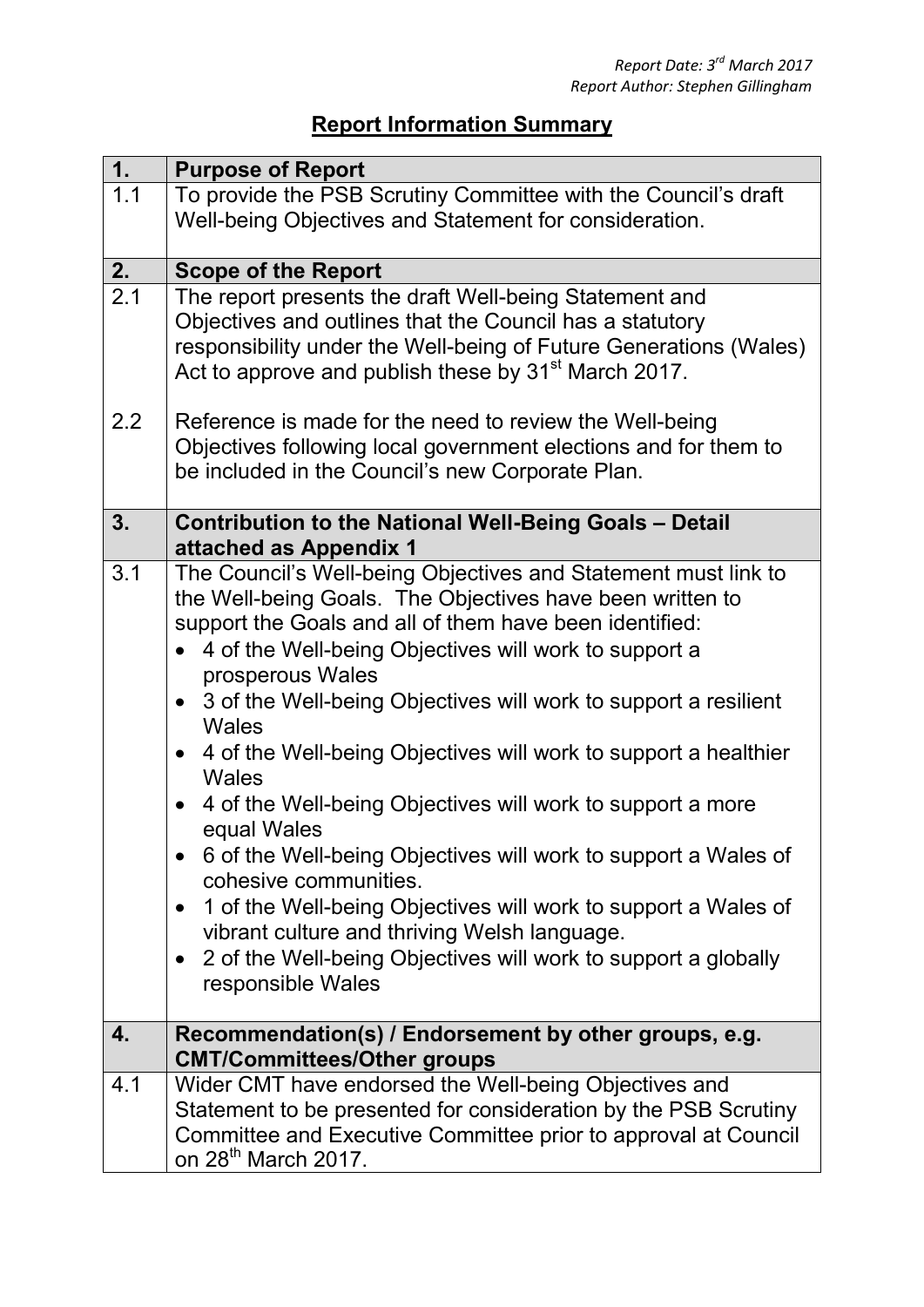| 5.  | <b>Recommendation/s for Consideration</b>                                                                                                                                                                                                                 |
|-----|-----------------------------------------------------------------------------------------------------------------------------------------------------------------------------------------------------------------------------------------------------------|
| 5.1 | It is recommended that the PSB Scrutiny Committee consider the<br>options within paragraph 6 of the main report and recommend the<br>preferred option to Executive prior to it being presented to Council<br>for approval by 31 <sup>st</sup> March 2017. |
|     |                                                                                                                                                                                                                                                           |

| Why this topic is a priority for the Council? |             |                         |                  |                      |                 |              |
|-----------------------------------------------|-------------|-------------------------|------------------|----------------------|-----------------|--------------|
| <b>Single</b>                                 | Corporate   | <b>Performance</b>      | <b>Operating</b> | Transforming         | <b>Relevant</b> | <b>Other</b> |
| Integrated                                    | Improvement | <b>Management</b>       | Model            | <b>Blaenau Gwent</b> | legislation     | (please      |
| Plan (SIP)                                    | Plan (CIP)  | <b>Improvement</b>      |                  | (TBG                 |                 | state)       |
|                                               |             | <b>Framework (PMIF)</b> |                  | Programme)           |                 |              |
|                                               | x           |                         |                  |                      | <b>WBFG</b>     |              |
|                                               |             |                         |                  |                      | Act             |              |

| <b>Reporting Pathway</b>                              |                                              |       |                                                          |                       |                  |                |                            |
|-------------------------------------------------------|----------------------------------------------|-------|----------------------------------------------------------|-----------------------|------------------|----------------|----------------------------|
| <b>Directorate</b><br><b>Management</b><br>Team (DMT) | Corporate<br><b>Management</b><br>Team (CMT) | Audit | <b>Democratic</b><br><b>Services</b><br><b>Committee</b> | <b>Scrutiny</b>       | <b>Executive</b> | <b>Council</b> | Other<br>(please<br>state) |
|                                                       | <b>WCMT</b><br>21/2/17                       |       |                                                          | <b>PSB</b><br>14/3/17 | 28/3/17          | 28/3/17        |                            |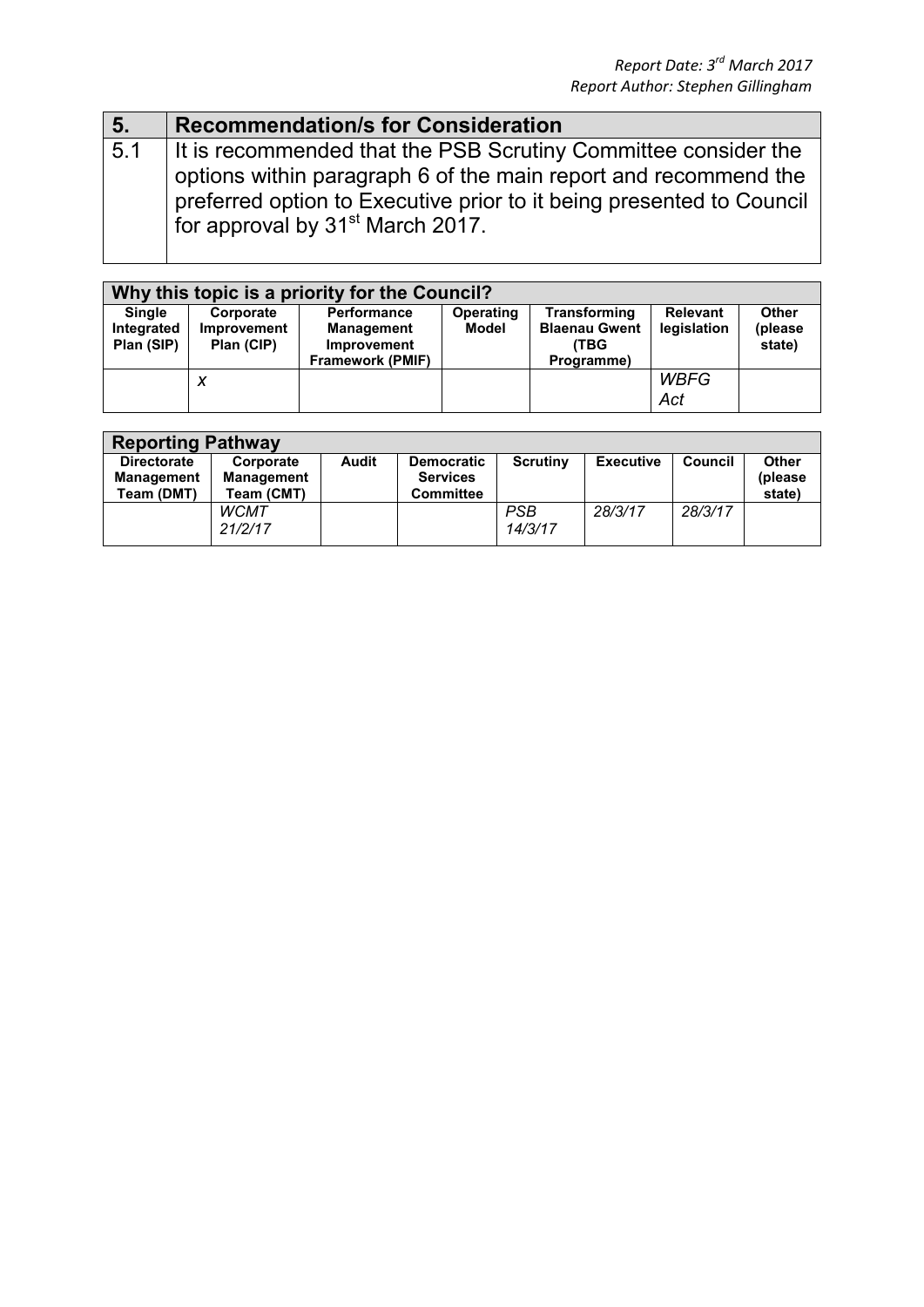## **Main Report**

| 1.  | <b>Background and Context</b>                                                                                                                                                                                                                                                                                                                                                                                                                                                                                           |
|-----|-------------------------------------------------------------------------------------------------------------------------------------------------------------------------------------------------------------------------------------------------------------------------------------------------------------------------------------------------------------------------------------------------------------------------------------------------------------------------------------------------------------------------|
| 1.1 | The Well-being of Future Generations (Wales) Act includes<br>specific requirements on Public Services. One such area is for<br>the Council to produce a Well-being Statement and a set of Well-<br>being Objectives.                                                                                                                                                                                                                                                                                                    |
| 1.2 | The Well-being Objectives and Statement of the Council must<br>be set and published within one year after the Act commenced.<br>This means that the Council must publish its first set of Well-<br>being Objectives and have them agreed by no later than 31 <sup>st</sup><br>March 2017.                                                                                                                                                                                                                               |
| 1.3 | The Act requires that each year the Council must review its Well-<br>being Objectives as part of the arrangements for reporting on<br>them. In doing so, the Council will need to consider whether or<br>not the Well-being Objectives are appropriate or not, to the<br>extent that:<br>they contribute to the achievement of the well-being goals;<br>all reasonable steps are being taken to meet them; and<br>they remain consistent with the sustainable development<br>principle.                                 |
| 1.4 | Any new Well-being Objective should be developed to maximise<br>the contribution to the well-being goals and is consistent with the<br>five ways of working, drawing on the best possible evidence.                                                                                                                                                                                                                                                                                                                     |
| 1.5 | The Welsh Government have recognised that for greatest impact<br>Council's should ensure that their Well-being Objectives form<br>part of their central planning arrangements.                                                                                                                                                                                                                                                                                                                                          |
| 1.6 | The Council has a statutory requirement to produce its Corporate<br>Plan as soon as practicably possible after the beginning of the<br>financial year. This plan must be approved by Council before<br>publication. In an election year, there is some leeway on the<br>publication timings to allow for the new Council to consider the<br>Corporate Plan. The Council will need to approve the new<br>Corporate Plan before September 2017 in line with statutory<br>requirements under the Local Government Measure. |
| 1.7 | At this point we will also need to ensure that any new political<br>priorities and/or manifesto commitments are supported by the                                                                                                                                                                                                                                                                                                                                                                                        |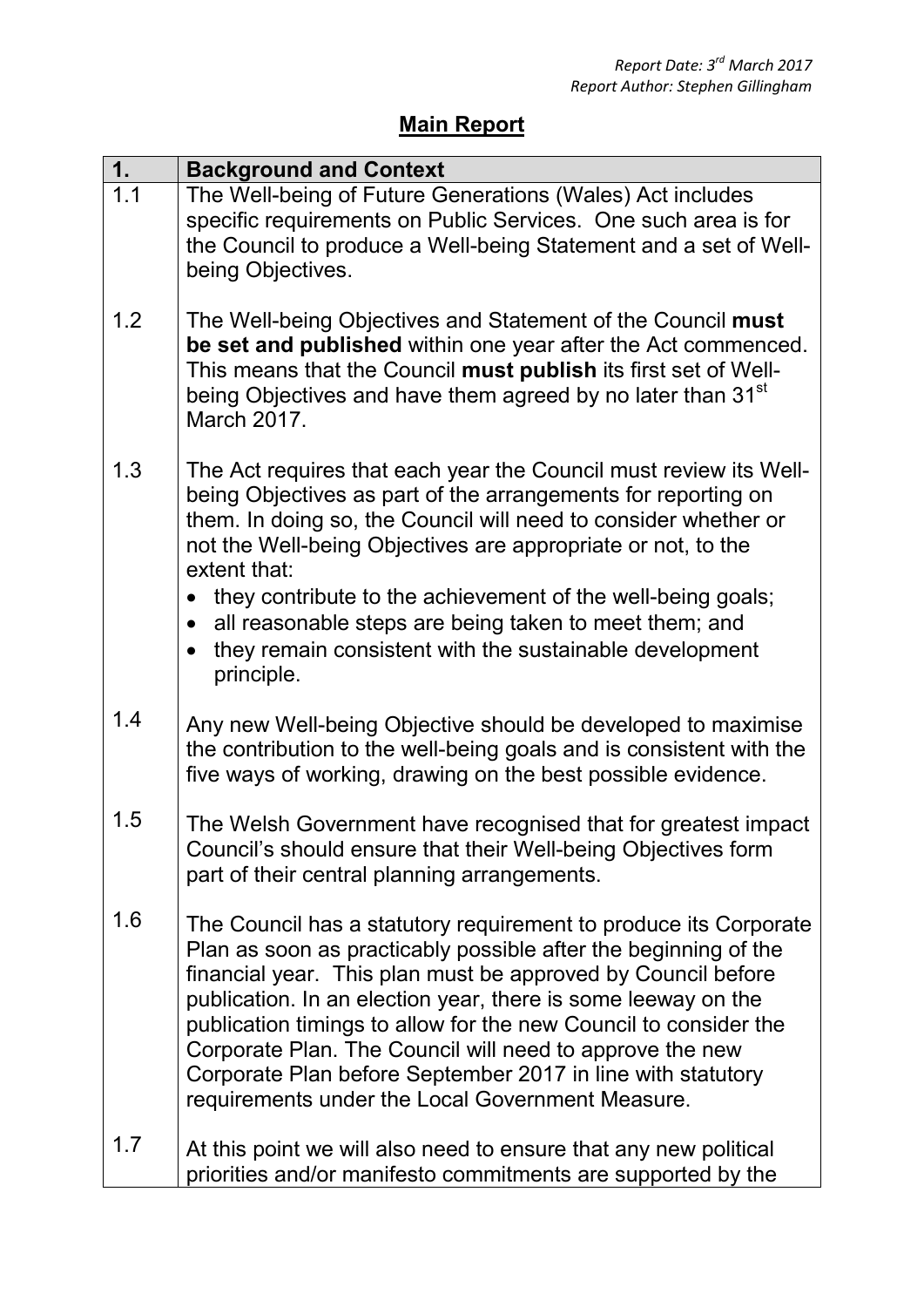|                  | Objectives. We will also need to consider how the Objectives<br>should be reviewed in the light of the development and<br>publication of the Public Service Board's Well-being Plan next<br>year.                                                     |  |  |  |  |
|------------------|-------------------------------------------------------------------------------------------------------------------------------------------------------------------------------------------------------------------------------------------------------|--|--|--|--|
| 2.               | <b>Performance Evidence and Information</b>                                                                                                                                                                                                           |  |  |  |  |
| $\overline{2.1}$ | The information from the draft Well-being Assessment of the<br>Blaenau Gwent area undertaken as part of the requirement on<br>collective bodies under the Act has been used to inform the<br>Council's draft Well-being Statement and Objectives.     |  |  |  |  |
| 2.2              | Detail of how the Objectives will be delivered; relevant<br>performance information; and their contribution to the national<br>Well-being Goals will be further developed and set out within the<br>Corporate Plan to be endorsed by the new Council. |  |  |  |  |
| 3.               | <b>Risk Implications</b>                                                                                                                                                                                                                              |  |  |  |  |
| $\overline{3.1}$ | There is potential reputational risk to the Council if the statutory<br>requirements are not met:                                                                                                                                                     |  |  |  |  |
|                  | The Well-being Objectives and Statement are not approved<br>and published by 31 <sup>st</sup> March 2017; and                                                                                                                                         |  |  |  |  |
|                  | The Corporate Plan is not approved and published as soon as<br>$\bullet$<br>practicably possible after the start of the financial year (noting<br>leeway on timings in an election year).                                                             |  |  |  |  |
| 4.               | <b>Financial Implications</b>                                                                                                                                                                                                                         |  |  |  |  |
| 4.1              | Detail on how the Council is taking steps to meet its Objectives<br>will need to be included in the new Corporate Plan.                                                                                                                               |  |  |  |  |
| 5.               | <b>Staffing/Workforce Development Implications</b>                                                                                                                                                                                                    |  |  |  |  |
| 5.1              | There are no direct implications as a result of this report.                                                                                                                                                                                          |  |  |  |  |
| 6.               | <b>Options for Consideration</b>                                                                                                                                                                                                                      |  |  |  |  |
| 6.1              | Option 1                                                                                                                                                                                                                                              |  |  |  |  |
|                  | The Committee recommend:                                                                                                                                                                                                                              |  |  |  |  |
|                  | the Draft Well-being Objectives and Statement<br>i)                                                                                                                                                                                                   |  |  |  |  |
|                  | (appendix 2) to Executive prior to them being presented<br>to Council for approval and publication before 31 <sup>st</sup>                                                                                                                            |  |  |  |  |
|                  | March 2017; and                                                                                                                                                                                                                                       |  |  |  |  |
|                  | that the Well-being Objectives are reviewed as part of<br>ii)<br>the development of the Corporate Plan to be agreed by                                                                                                                                |  |  |  |  |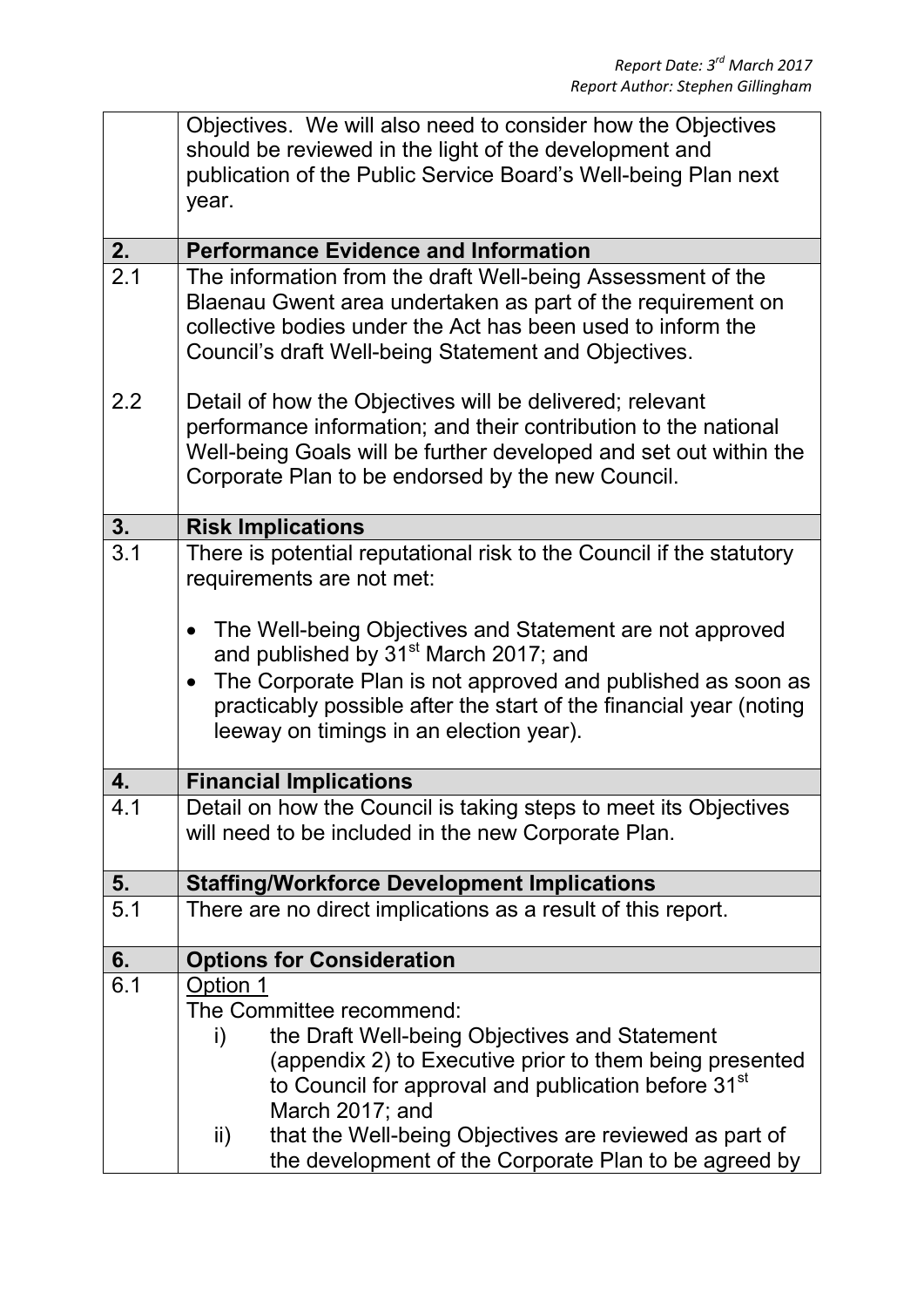|     | the new Council (prior to September 2017).                                                                                     |  |  |  |  |  |
|-----|--------------------------------------------------------------------------------------------------------------------------------|--|--|--|--|--|
| 6.2 | Option 2                                                                                                                       |  |  |  |  |  |
|     | As Option 1 but that the Committee provide amendments to the                                                                   |  |  |  |  |  |
|     | Draft Well-being Objectives and Statement.                                                                                     |  |  |  |  |  |
| 7.  | <b>Impact Assessment Against Proposals / Options</b>                                                                           |  |  |  |  |  |
| 7.1 | Thinking for the long term                                                                                                     |  |  |  |  |  |
|     | The Well-being Objectives have each been written to show how                                                                   |  |  |  |  |  |
|     | they contribute to the Sustainable Development principles. Each                                                                |  |  |  |  |  |
|     | Well-being Objective has a long term focus to consider the                                                                     |  |  |  |  |  |
|     | impact on future generations.                                                                                                  |  |  |  |  |  |
|     | • Taking an integrated approach                                                                                                |  |  |  |  |  |
|     | The Well-being Objectives support the work of the Council and<br>they aim to provide an integrated approach to delivery rather |  |  |  |  |  |
|     | than being delivered in silo.                                                                                                  |  |  |  |  |  |
|     |                                                                                                                                |  |  |  |  |  |
|     | • Taking a preventative approach                                                                                               |  |  |  |  |  |
|     | The Well-being Objectives have been developed to provide a                                                                     |  |  |  |  |  |
|     | preventative and early intervention approach to planning.<br>• Collaborating                                                   |  |  |  |  |  |
|     | The nature of the PSB is collaborative and partners will be                                                                    |  |  |  |  |  |
|     | working together to contribute to the successful implementation                                                                |  |  |  |  |  |
|     | of the Well-being Objectives.                                                                                                  |  |  |  |  |  |
|     | <b>Involvement</b>                                                                                                             |  |  |  |  |  |
|     | The Well-being Objectives have been developed information                                                                      |  |  |  |  |  |
|     | from the recent public engagement events, Blaenau Gwent We<br><b>Want and Let's Talk.</b>                                      |  |  |  |  |  |
| 7.2 | <b>Equality Impact Assessment (EQIA)</b>                                                                                       |  |  |  |  |  |
|     | The Well-being Objectives and Statement have been informed                                                                     |  |  |  |  |  |
|     | by the Draft Well-being Assessment and engagement for this                                                                     |  |  |  |  |  |
|     | has included people from the protected characteristics. It is                                                                  |  |  |  |  |  |
|     | anticipated that the delivery of the Well-being Objectives will                                                                |  |  |  |  |  |
|     | have a positive impact on the protected characteristics.                                                                       |  |  |  |  |  |
| 8.  | <b>Conclusion</b>                                                                                                              |  |  |  |  |  |
| 8.1 | The Council has a requirement to approve and publish its Well-                                                                 |  |  |  |  |  |
|     | being Objectives and Statement. Information from the draft Well-                                                               |  |  |  |  |  |
|     | being Assessment for the Blaenau Gwent area has informed the                                                                   |  |  |  |  |  |
|     | development of the Objectives. The development of the next<br>Corporate Plan provides the opportunity for the new Council to   |  |  |  |  |  |
|     | review the Well-being Objectives.                                                                                              |  |  |  |  |  |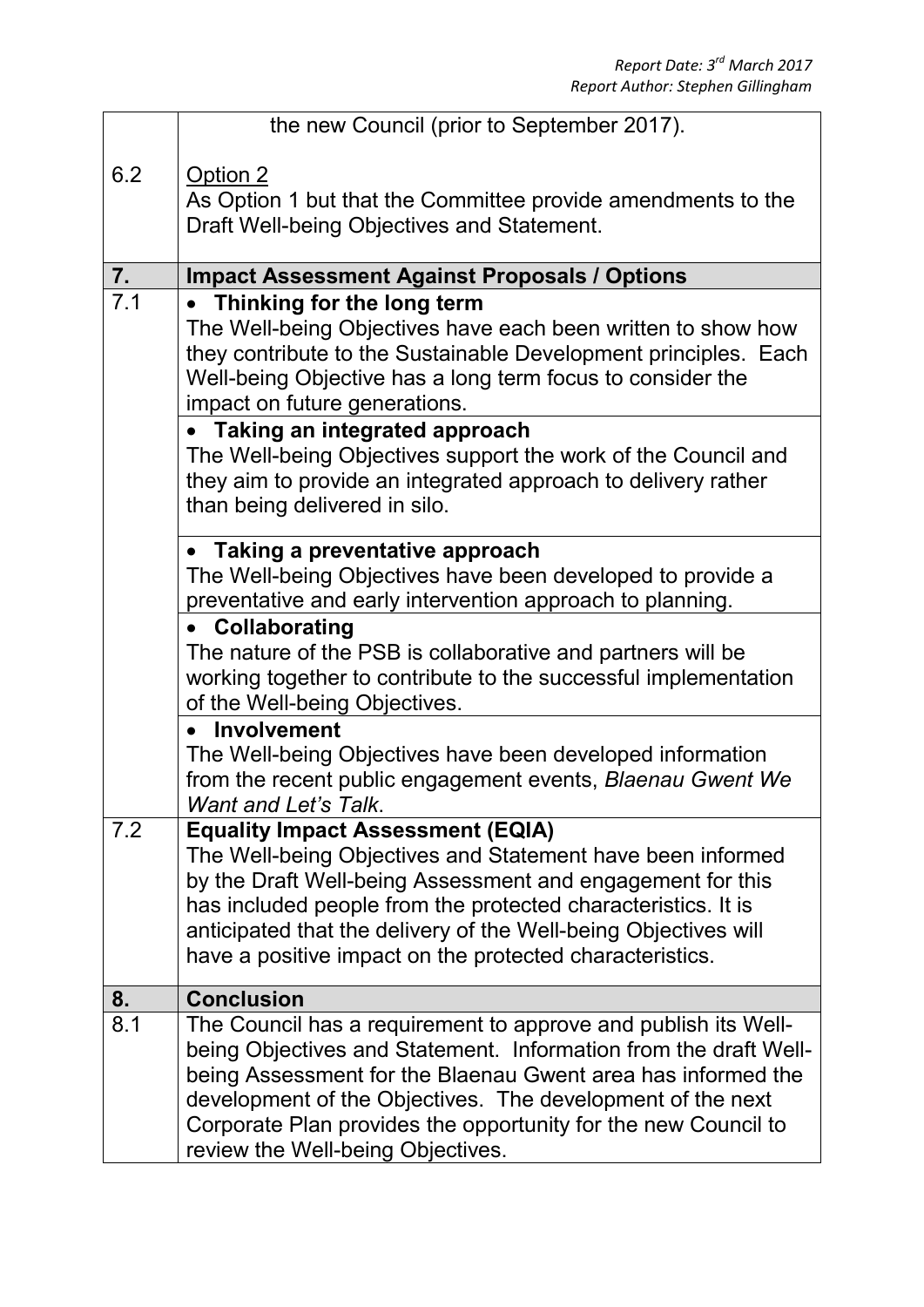Assess how well your project / activity will result in multiple benefits for our communities and contribute to the national well-being goals.

| Description of the Well-being goals                                                                                                                                                                                                                                                                                                                                                                                                                                                      | How will your project / activity deliver benefits<br>to our communities under the national well-<br>being goals?                                                                                                                                                                                                                                                                                                                                                                                                                                                        | Is there anyway to maximise the benefits or<br>minimise any negative impacts to our<br>communities (and the contribution to the<br>national well-being goals)?                                                                                              |
|------------------------------------------------------------------------------------------------------------------------------------------------------------------------------------------------------------------------------------------------------------------------------------------------------------------------------------------------------------------------------------------------------------------------------------------------------------------------------------------|-------------------------------------------------------------------------------------------------------------------------------------------------------------------------------------------------------------------------------------------------------------------------------------------------------------------------------------------------------------------------------------------------------------------------------------------------------------------------------------------------------------------------------------------------------------------------|-------------------------------------------------------------------------------------------------------------------------------------------------------------------------------------------------------------------------------------------------------------|
| A prosperous Wales<br>An innovative, productive and low carbon society<br>which recognises the limits of the global<br>environment and therefore uses resources<br>efficiently and proportionately (including acting on<br>climate change); and which develops a skilled and<br>well-educated population in an economy which<br>generates wealth and provides employment<br>opportunities, allowing people to take advantage of<br>the wealth generated through securing decent<br>work. | The proposed Well-being Objectives that link to this<br>National Well-being Goal -<br>Create a better and enhanced environment and<br>infrastructure that our communities, businesses<br>and visitors benefit from<br>We will be a modern, smart Authority, providing<br>leadership to enable people and communities to<br>thrive<br>Maximise the employability of local people<br>through skills development at a local and<br>regional level<br>Support citizens to take an active role in their<br>$\bullet$<br>communities to provide empowerment and<br>resilience | Detail of how the Objectives will be delivered;<br>relevant performance information; and their<br>contribution to the national Well-being Goals will<br>be further developed and set out within the<br>Corporate Plan to be endorsed by the new<br>Council. |
| <b>A resilient Wales</b><br>A nation which maintains and enhances a<br>biodiverse natural environment with healthy<br>functioning ecosystems that support social,<br>economic and ecological resilience and the<br>capacity to adapt to change (for example climate<br>change).                                                                                                                                                                                                          | The proposed Well-being Objectives that link to this<br>National Well-being Goal -<br>We will be a modern, smart Authority, providing<br>$\bullet$<br>leadership to enable people and communities to<br>thrive<br>Maximise the employability of local people<br>through skills development at a local and<br>regional level<br>Support citizens to take an active role in their<br>communities to provide empowerment and<br>resilience                                                                                                                                 | Detail of how the Objectives will be delivered;<br>relevant performance information; and their<br>contribution to the national Well-being Goals will<br>be further developed and set out within the<br>Corporate Plan to be endorsed by the new<br>Council. |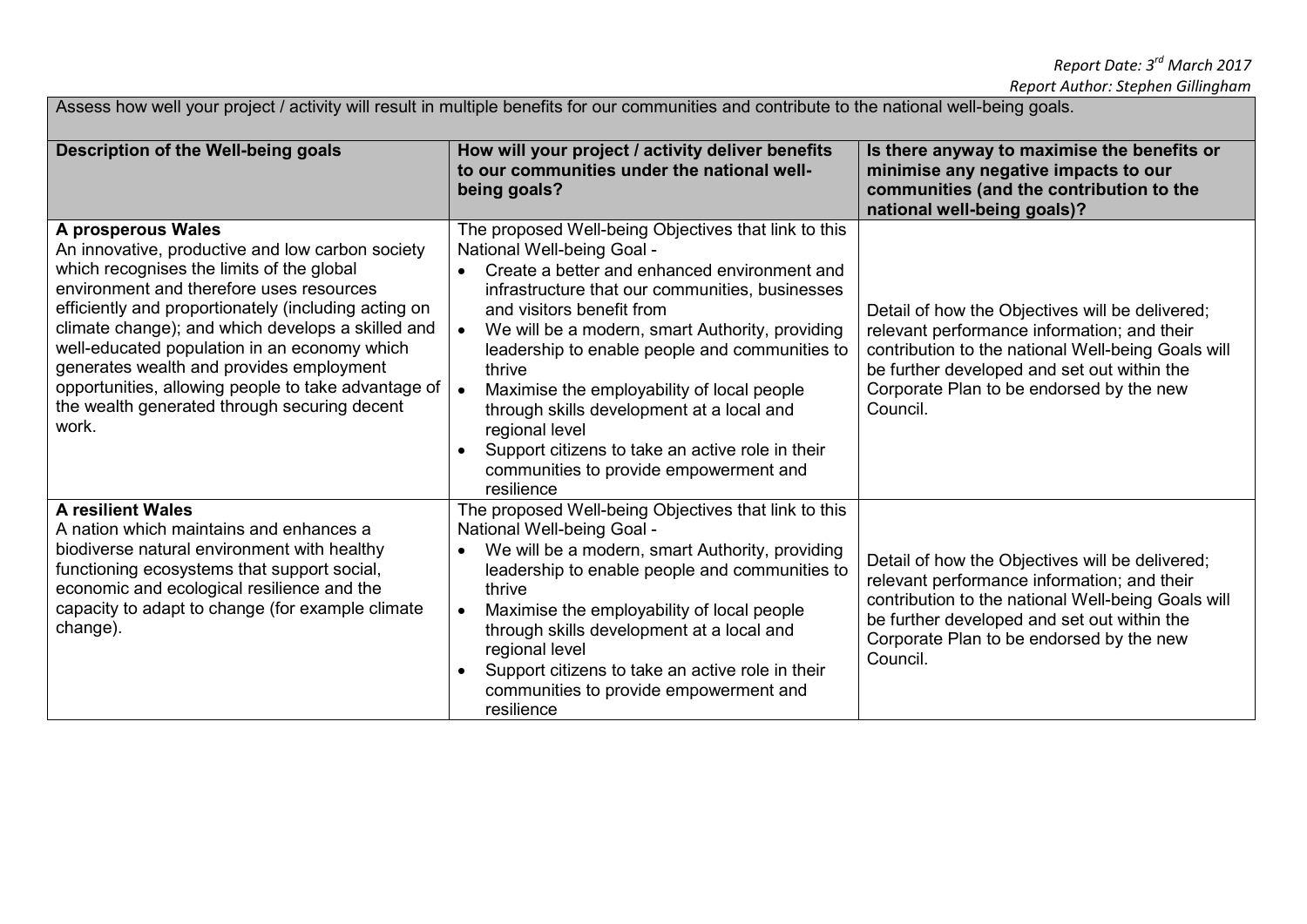| Description of the Well-being goals<br>How will your project / activity deliver benefits                                                                                                    |                                                                                                                                                                                                                                                                                                                                                                                                                                                                                                                                                                                                                                                                                                                       | Is there anyway to maximise the benefits or                                                                                                                                                                                                                 |  |
|---------------------------------------------------------------------------------------------------------------------------------------------------------------------------------------------|-----------------------------------------------------------------------------------------------------------------------------------------------------------------------------------------------------------------------------------------------------------------------------------------------------------------------------------------------------------------------------------------------------------------------------------------------------------------------------------------------------------------------------------------------------------------------------------------------------------------------------------------------------------------------------------------------------------------------|-------------------------------------------------------------------------------------------------------------------------------------------------------------------------------------------------------------------------------------------------------------|--|
|                                                                                                                                                                                             | to our communities under the national well-                                                                                                                                                                                                                                                                                                                                                                                                                                                                                                                                                                                                                                                                           | minimise any negative impacts to our                                                                                                                                                                                                                        |  |
|                                                                                                                                                                                             | being goals?                                                                                                                                                                                                                                                                                                                                                                                                                                                                                                                                                                                                                                                                                                          | communities (and the contribution to the                                                                                                                                                                                                                    |  |
|                                                                                                                                                                                             |                                                                                                                                                                                                                                                                                                                                                                                                                                                                                                                                                                                                                                                                                                                       | national well-being goals)?                                                                                                                                                                                                                                 |  |
| <b>A healthier Wales</b><br>A society in which people's physical and mental<br>well-being is maximised and in which choices and<br>behaviours that benefit future health are<br>understood. | The proposed Well-being Objectives that link to this<br>National Well-being Goal -<br>Create a better and enhanced environment and<br>$\bullet$<br>infrastructure that our communities, businesses<br>and visitors benefit from<br>Continue to improve learner outcomes and well-<br>being so that all children and young people<br>thrive and realise their full potential<br>Take a preventative and early intervention<br>approach to support the most vulnerable<br>ensuring, where appropriate, they are protected<br>and supported to achieve personal outcomes<br>and well-being<br>Enabling older people to feel valued and<br>empowered to maximise their independence<br>and lead healthy and engaged lives | Detail of how the Objectives will be delivered;<br>relevant performance information; and their<br>contribution to the national Well-being Goals will<br>be further developed and set out within the<br>Corporate Plan to be endorsed by the new<br>Council. |  |
| A more equal Wales                                                                                                                                                                          | The proposed Well-being Objectives that link to this                                                                                                                                                                                                                                                                                                                                                                                                                                                                                                                                                                                                                                                                  |                                                                                                                                                                                                                                                             |  |
| A society that enables people to fulfil their potential                                                                                                                                     | National Well-being Goal -                                                                                                                                                                                                                                                                                                                                                                                                                                                                                                                                                                                                                                                                                            |                                                                                                                                                                                                                                                             |  |
| no matter what their background or circumstances<br>(including their socio economic background and<br>circumstances).                                                                       | Continue to improve learner outcomes and well-<br>being so that all children and young people<br>thrive and realise their full potential<br>Take a preventative and early intervention<br>$\bullet$                                                                                                                                                                                                                                                                                                                                                                                                                                                                                                                   | Detail of how the Objectives will be delivered;                                                                                                                                                                                                             |  |
|                                                                                                                                                                                             | approach to support the most vulnerable<br>ensuring, where appropriate, they are protected<br>and supported to achieve personal outcomes<br>and well-being<br>Enabling older people to feel valued and<br>empowered to maximise their independence<br>and lead healthy and engaged lives<br>Support citizens to take an active role in their<br>communities to provide empowerment and<br>resilience                                                                                                                                                                                                                                                                                                                  | relevant performance information; and their<br>contribution to the national Well-being Goals will<br>be further developed and set out within the<br>Corporate Plan to be endorsed by the new<br>Council.                                                    |  |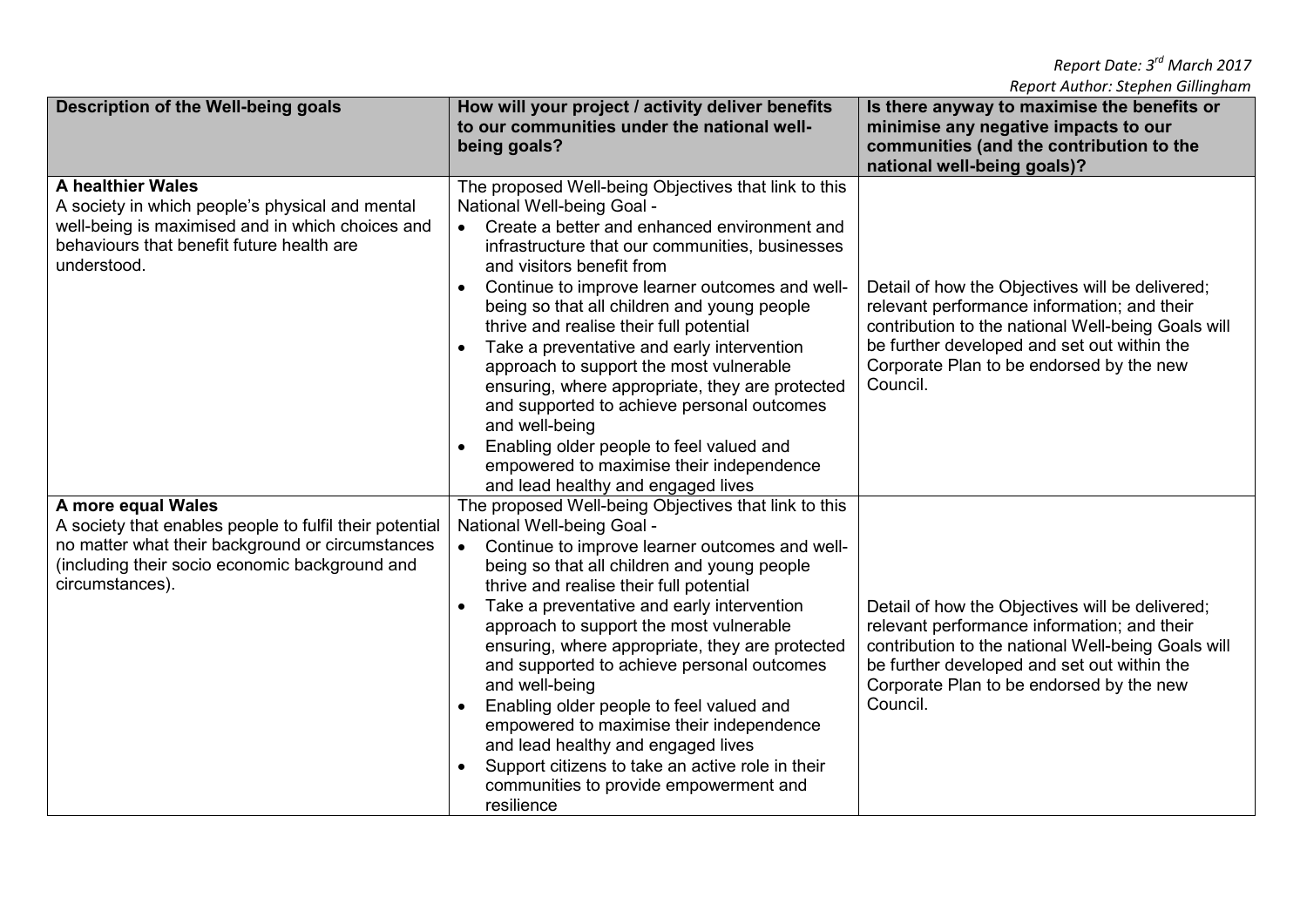| Description of the Well-being goals                                                                                                                                                                                                     | How will your project / activity deliver benefits<br>to our communities under the national well-<br>being goals?                                                                                                                                                                                                                                                                                                                                                                                                                                                                                                                                                                                                                                                                                                                                                                                                                                 | Is there anyway to maximise the benefits or<br>minimise any negative impacts to our<br>communities (and the contribution to the<br>national well-being goals)?                                                                                              |
|-----------------------------------------------------------------------------------------------------------------------------------------------------------------------------------------------------------------------------------------|--------------------------------------------------------------------------------------------------------------------------------------------------------------------------------------------------------------------------------------------------------------------------------------------------------------------------------------------------------------------------------------------------------------------------------------------------------------------------------------------------------------------------------------------------------------------------------------------------------------------------------------------------------------------------------------------------------------------------------------------------------------------------------------------------------------------------------------------------------------------------------------------------------------------------------------------------|-------------------------------------------------------------------------------------------------------------------------------------------------------------------------------------------------------------------------------------------------------------|
| A Wales of cohesive communities Attractive,<br>viable, safe and well-connected communities.                                                                                                                                             | The proposed Well-being Objectives that link to this<br>National Well-being Goal -<br>Create a better and enhanced environment and<br>infrastructure that our communities, businesses<br>and visitors benefit from<br>Continue to improve learner outcomes and well-<br>being so that all children and young people<br>thrive and realise their full potential<br>We will be a modern, smart Authority, providing<br>leadership to enable people and communities to<br>thrive<br>Take a preventative and early intervention<br>$\bullet$<br>approach to support the most vulnerable<br>ensuring, where appropriate, they are protected<br>and supported to achieve personal outcomes<br>and well-being<br>Enabling older people to feel valued and<br>empowered to maximise their independence<br>and lead healthy and engaged lives<br>Support citizens to take an active role in their<br>communities to provide empowerment and<br>resilience | Detail of how the Objectives will be delivered;<br>relevant performance information; and their<br>contribution to the national Well-being Goals will<br>be further developed and set out within the<br>Corporate Plan to be endorsed by the new<br>Council. |
| A Wales of vibrant culture and thriving Welsh<br>language<br>A society that promotes and protects culture,<br>heritage and the Welsh language, and which<br>encourages people to participate in the arts, and<br>sports and recreation. | The proposed Well-being Objective that link to this<br>National Well-being Goal -<br>Continue to improve learner outcomes and well-<br>being so that all children and young people<br>thrive and realise their full potential                                                                                                                                                                                                                                                                                                                                                                                                                                                                                                                                                                                                                                                                                                                    | Detail of how the Objectives will be delivered;<br>relevant performance information; and their<br>contribution to the national Well-being Goals will<br>be further developed and set out within the<br>Corporate Plan to be endorsed by the new<br>Council. |